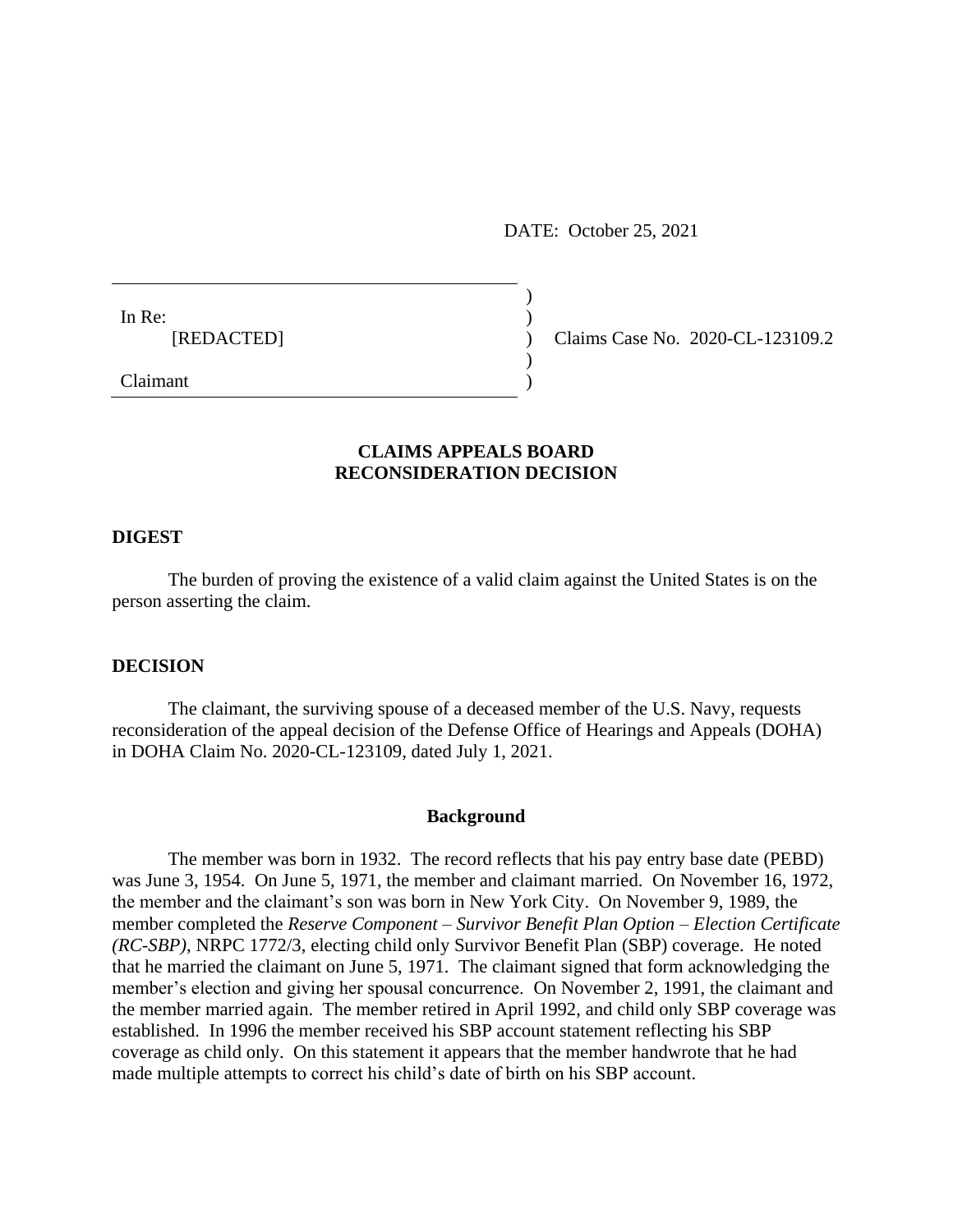On September 5, 2019, the member passed away. On October 19, 2019, the claimant submitted a DD Form 2656-7, *Verification of Survivor Annuity*, to the Defense Finance and Accounting Service (DFAS), claiming the SBP annuity as the member's surviving spouse. On November 6, 2019, DFAS denied her claim on the basis that DFAS's records reflected that the member elected child only SBP coverage.

On November 24, 2019, the claimant appealed DFAS's denial of her claim. In her appeal, she stated that she and the member were married on June 5, 1971, then divorced on October 31, 1986, and remarried on November 2, 1991. She stated that after they remarried, the member filled out the necessary paperwork to name her as his SBP beneficiary.

In the appeal decision, the DOHA adjudicator upheld DFAS's denial of the claim on the basis that the member elected child only SBP coverage and the claimant concurred in his election as his spouse. She explained that as a reservist, the member was qualified to participate in the Reserve Component SBP under 10 U.S.C. § 1448(a)(2)(B) when he received his Notification of Eligibility (NOE) for retired pay in 1989, but for the fact that he had not yet reached the age of 60. She further explained that his election of child only SBP coverage became irrevocable under 10 U.S.C. § 1448(a)(4)(B), when he did not revoke it within the 90-day period beginning on the date he received his NOE. She found no evidence in the record that the member elected spouse SBP coverage before he became eligible for retired pay.

In her request for reconsideration, the claimant states that after they remarried, all paperwork was completed to cover her as the member's SBP beneficiary. She states that the Navy misplaced or lost that paperwork. She states that she has already sent all the paperwork she has to DFAS, including both marriage certificates, her son's birth certificate and her husband's death certificate. She is currently living off her social security payments, which is extremely difficult.

#### **Discussion**

The burden of proving the existence of a valid claim against the United States is on the person asserting the claim. The claimant must prove their claim by clear and convincing evidence on the written record that the United States Department of Defense is liable for the claim. *See* DoD Instruction 1340.21 (May 12, 2004) ¶ E5.7.

The SBP, 10 U.S.C. §§ 1447-1455, is an income maintenance program for survivors of retired military members. Under 10 U.S.C. § 1448(a)(1)(B) and (2)(B), a reserve component member who is married or has a dependent child is automatically entered into the Reserve Component SBP upon receiving notice that the member has completed the years of service needed for reserve-component retired pay (unless the member opts out of the program with the written consent of the member's spouse before the end of the 90-day period beginning on the date on which he receives the notification). A member who elects under 10 U.S.C. § 1448(a)(2)(B) not to participate in the SBP remains eligible, upon reaching 60 years of age and otherwise becoming entitled to retired pay, to participate in the SBP. A member's election under